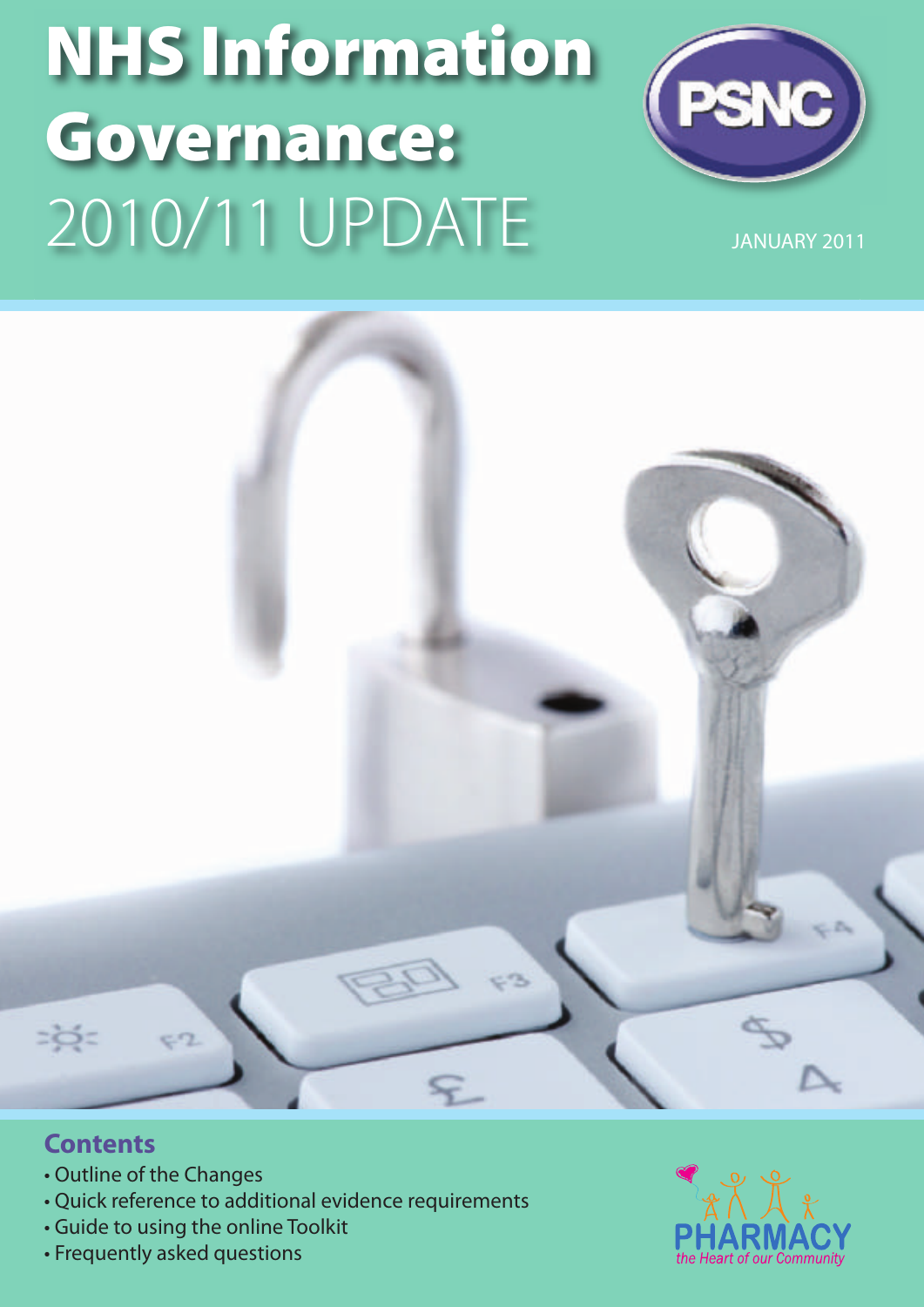January 2011 NHS Information Governance: 2010/11 Update

The NHS Information Governance requirements are reviewed and updated annually. There have been a number of changes to the NHS Pharmacy Information Governance Requirements in 2010/11. These are outlined in the latest version of the online Information Governance Toolkit, version 8.

# **Deletions**

Requirement 118 (Completion of IGSoC) has been removed as a requirement.

# Additions / Business Continuity

The only major addition to the requirements in 2010/11 is, as previously communicated, the business continuity requirement (requirement 319). PSNC is in discussion with the Department of Health on this requirement including the detailed scope of business continuity plans and the timescale for completing business continuity planning.

It is important that pharmacies have well-prepared and robust business continuity plans to help overcome any unexpected event that impacts on the day to day operation of the pharmacy. In developing plans, contractors will need to undertake local communication and engagement and this will take time. It is important that pharmacies have a reasonable timescale to complete this work. As soon as more information is available on PSNC's discussions with the Department of Health on this requirement, it will be posted on the PSNC website (www.psnc.org.uk).

The PSNC are finalising a template business continuity impact document and plan, it is currently under review in light of learning from recent events including the adverse weather conditions in late 2010.

# Merged Requirements

Requirements 208 (mapping and risk assessing information flows) and requirement 308 (exchange of digital information) have been merged to form one requirement. There was overlap between the two original requirements. Requirement 208 was predominantly focussed on safe havens and the manual transfer of information and requirement 308 was focussed on digital transfer. The new merged requirement is'all transfers of hardcopy and digital personal and

sensitive information have been identified, mapped and risk assessed; technical and organisational measures adequately secure these transfers'. The reference number for the new requirement is'8-322'. The evidence required by pharmacies remains the same.

# Refinement of Requirements

Numerous minor changes have been made to the requirements and in some cases there is a need for pharmacies to obtain additional evidence to that published in the January 2010 Pharmacy Contractor workbook. A cross-reference of the version 7 (2009/10) and 8 (2010/11) requirements with details of the additional evidence required can be found on pages 4-8.

Nationally developed supporting resources including the template staff confidentiality code of conduct, asset register and audit checklist have been updated in line with the refinement to the requirements and a large print version of the patient information leaflet has been developed. These can be found on the PSNC website (www.psnc.org.uk/IG).

# Numbering of Requirements

From version 8 of the Toolkit (2010/11), the reference number of each requirement will be prefixed with the online toolkit version number, i.e. requirement 114 is requirement 8-114 for 2010/11 and for version 9 in 2011/12, it will be 9-114. Also a number of the requirements have been renumbered, for example, requirement 119 has been re-numbered requirement 8-304.

# The Online Toolkit

There have been some significant changes to the way the online toolkit looks and operates since pharmacy contractors last submitted an assessment in early 2010. The basic structure of the assessment remains the same. The website has been designed by DH to be user-friendly and intuitive. A quick reference guide to the Toolkit can be found on page 9 and if needed, a detailed user guide to carrying out an IG Assessment can be found on the PSNC website (www.psnc.org.uk/IG).

For each requirement, it is necessary to make some comments to support the declared score, this could be by making some comments in the general comments

box or ticking the relevant evidence obtained boxes. There are optional fields to record where evidence is located including the option to upload evidence and an option to record details linked to a specific piece of evidence – however it is not mandatory to complete these fields.

# Transparency of Scores

Following a number of FOI requests, the Department of Health has published the overall scores for all organisations that have made a Toolkit assessment, this includes the baseline assessments that were submitted by community pharmacies last year. It is expected that the Department of Health will, in due course, publish the overall scores for individual pharmacies that make a return via version 8 of the online Toolkit. This information can be accessed via the Information Governance Toolkit website

(www.igt.connectingforhealth. nhs.uk/).

# **Timescales**

By 31 March 2011 community pharmacies will be expected to attain Level 2 against each of the pharmacy information governance requirements. However PSNC is still in discussion with the Department of Health on the timescale for completing business continuity planning (requirement 8-319).

# Funding

As part of the 2009/10 community pharmacy contractual framework funding settlement, the DH and PSNC agreed an allocation of £23 million of funding to support the implementation of the Information Governance requirements. This equates to over £2000 for the average pharmacy contractor. This was paid out through the general funding arrangements rather than via a specific fee. PSNC is currently in discussion with the Department of Health to finalise the funding allocation for business continuity planning. To date £12m has been allowed. As with the Information Governance funding, this was paid out through the general funding arrangements rather than via a specific fee.

There are also ongoing costs, in maintaining compliance with the requirements, making annual Information Governance returns via the Toolkit and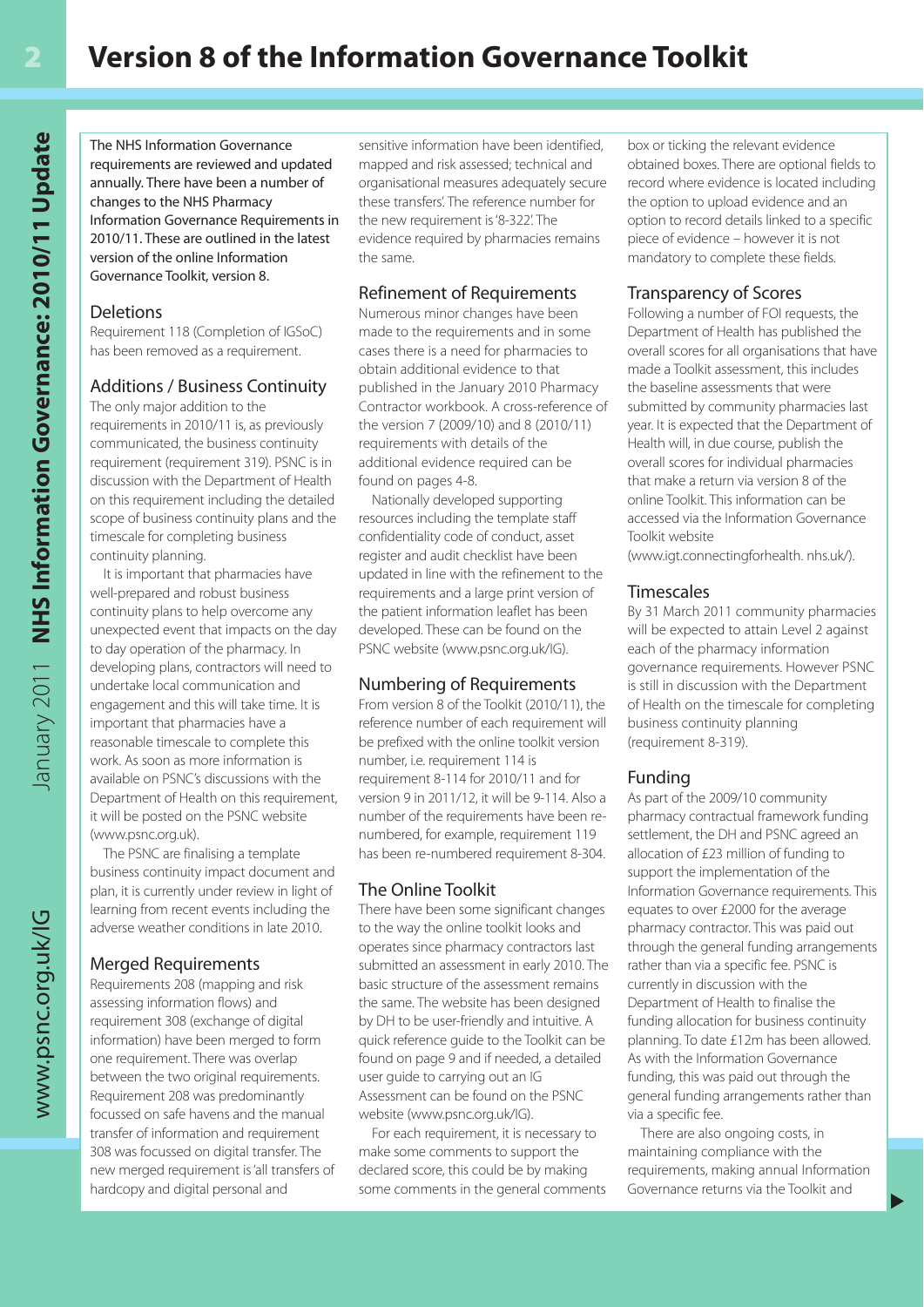www.psnc.org.uk/IG

# **Quick Referenc e Guide t o Key Actions Required by 31st March 201 1**

The chart below is a quick reference guide to the key actions required to ensure Level 2 compliance with the NHS IG requirements. Actions shaded in light green have either been added or refined since the January 2010 Pharmacy Contractor Workbook was published. A summary of the 2010/11 changes can be found on pages 4-8. Full details of the requirements can be found in the online Information Governance Toolkit. Templates to support providing evidence of compliance with each requirement can be downloaded from the PSNC website (www.psnc.org.uk/ig).

| Appoint IG Lead(s) (Requirement 8-114)<br>Take time to understand the requirements (e.g. read the NHS IG: Pharmacy Contractor Workbook (January 2010) and<br>this update booklet)<br>Gather evidence that responsibility for certain tasks has been assigned to someone where required (8-117 (training),<br>$\Box$<br>8-209 (international data transfers), 8-304 (smartcards), 8-316 (asset register), 8-320 (incident management), 8-321<br>(administering access rights))<br>Develop an IG policy (Requirement 8-115 / Template 1)<br>H<br>Ensure there are appropriate contractual clauses in staff and third party contracts (Requirement 8-116 / Template 2)<br>H<br>Ensure staff are sufficiently trained in IG (Requirement 8-117 / Booklet "Introduction to Information Governance for<br>П<br>Pharmacy Staff")<br>Identify any overseas data transfers and put in place mitigating controls (Requirement 8-209)<br>ш<br>Minimum Actions by 31st March 2011<br>Create a patient information leaflet on how data is handled by the pharmacy and consider how to communicate this<br>information where there are special needs (Requirement 8-213 / Template 5 / Large print template leaflet available as<br>Template 5B)<br>Develop a staff confidentiality code of conduct (Requirement 8-214 / Template 3)<br>$\Box$<br>Ensure there is a plan in place to monitor and enforce RA01 Smartcard Terms (Requirement 8-304 / Template 16/NB<br>Only applies to EPS Release 2 cards)<br>Create an information asset register (Requirement 8-316 / Template 6)<br>Risk assess physical security (Requirement 8-317 / Template 7)<br>Resources to support mobile computing (Requirement 8-318 / Template 8-10)<br>Develop an incident management procedure (Requirement 320 / Template 11)<br>Put in place an IG incident log (Requirement 8-320 / Template 12)<br>$\Box$<br>Develop an access control procedure (Requirements 8-321 / Template 15)<br>$\Box$<br>Map, risk assess and put in place mitigating controls on data transfers (Requirement 8-322 / Appendix 7 of the January<br>2010 Pharmacy Contractor Workbook)<br>Develop one or more procedures that cover data transfer, safe havens and seeking patient consent (Requirements<br>H<br>8-212 and 8-322 / Template 4)<br>Ensure policies, procedures and guidance materials are signed off by an appropriately senior staff member (Various)<br>H<br>Ensure staff have been informed, where relevant (Various / Template 14)<br>$\Box$<br>Put in place a system to monitor staff compliance with key requirements (Various / Template 13)<br>П<br>Complete Online Toolkit by 31st March 2011 and generate work plan |  |  |
|------------------------------------------------------------------------------------------------------------------------------------------------------------------------------------------------------------------------------------------------------------------------------------------------------------------------------------------------------------------------------------------------------------------------------------------------------------------------------------------------------------------------------------------------------------------------------------------------------------------------------------------------------------------------------------------------------------------------------------------------------------------------------------------------------------------------------------------------------------------------------------------------------------------------------------------------------------------------------------------------------------------------------------------------------------------------------------------------------------------------------------------------------------------------------------------------------------------------------------------------------------------------------------------------------------------------------------------------------------------------------------------------------------------------------------------------------------------------------------------------------------------------------------------------------------------------------------------------------------------------------------------------------------------------------------------------------------------------------------------------------------------------------------------------------------------------------------------------------------------------------------------------------------------------------------------------------------------------------------------------------------------------------------------------------------------------------------------------------------------------------------------------------------------------------------------------------------------------------------------------------------------------------------------------------------------------------------------------------------------------------------------------------------------------------------------------------------------------------------------------------------------------------------------------------------------------------------------------------------------------------------------------------------------------------------------|--|--|
|                                                                                                                                                                                                                                                                                                                                                                                                                                                                                                                                                                                                                                                                                                                                                                                                                                                                                                                                                                                                                                                                                                                                                                                                                                                                                                                                                                                                                                                                                                                                                                                                                                                                                                                                                                                                                                                                                                                                                                                                                                                                                                                                                                                                                                                                                                                                                                                                                                                                                                                                                                                                                                                                                          |  |  |
|                                                                                                                                                                                                                                                                                                                                                                                                                                                                                                                                                                                                                                                                                                                                                                                                                                                                                                                                                                                                                                                                                                                                                                                                                                                                                                                                                                                                                                                                                                                                                                                                                                                                                                                                                                                                                                                                                                                                                                                                                                                                                                                                                                                                                                                                                                                                                                                                                                                                                                                                                                                                                                                                                          |  |  |
|                                                                                                                                                                                                                                                                                                                                                                                                                                                                                                                                                                                                                                                                                                                                                                                                                                                                                                                                                                                                                                                                                                                                                                                                                                                                                                                                                                                                                                                                                                                                                                                                                                                                                                                                                                                                                                                                                                                                                                                                                                                                                                                                                                                                                                                                                                                                                                                                                                                                                                                                                                                                                                                                                          |  |  |
|                                                                                                                                                                                                                                                                                                                                                                                                                                                                                                                                                                                                                                                                                                                                                                                                                                                                                                                                                                                                                                                                                                                                                                                                                                                                                                                                                                                                                                                                                                                                                                                                                                                                                                                                                                                                                                                                                                                                                                                                                                                                                                                                                                                                                                                                                                                                                                                                                                                                                                                                                                                                                                                                                          |  |  |
|                                                                                                                                                                                                                                                                                                                                                                                                                                                                                                                                                                                                                                                                                                                                                                                                                                                                                                                                                                                                                                                                                                                                                                                                                                                                                                                                                                                                                                                                                                                                                                                                                                                                                                                                                                                                                                                                                                                                                                                                                                                                                                                                                                                                                                                                                                                                                                                                                                                                                                                                                                                                                                                                                          |  |  |
|                                                                                                                                                                                                                                                                                                                                                                                                                                                                                                                                                                                                                                                                                                                                                                                                                                                                                                                                                                                                                                                                                                                                                                                                                                                                                                                                                                                                                                                                                                                                                                                                                                                                                                                                                                                                                                                                                                                                                                                                                                                                                                                                                                                                                                                                                                                                                                                                                                                                                                                                                                                                                                                                                          |  |  |
|                                                                                                                                                                                                                                                                                                                                                                                                                                                                                                                                                                                                                                                                                                                                                                                                                                                                                                                                                                                                                                                                                                                                                                                                                                                                                                                                                                                                                                                                                                                                                                                                                                                                                                                                                                                                                                                                                                                                                                                                                                                                                                                                                                                                                                                                                                                                                                                                                                                                                                                                                                                                                                                                                          |  |  |

**NB:** There will be a need to develop a business continuity impact document and plan (requirement 8-319). PSNC is in discussion with the Department for Health on both the scope of this work and timescales for completion. Once agreed, more information will be available on the PSNC website.

implem entin g cha nges made to the requirements by the NHS. As part of the funding arrangements for the national contractual framework. Annual adjustments are made to pharmacy funding to reflect costs necessitated by

**▲**

sig nific ant additiona l regu lator y bur dens on cont ractors. Regu lator y burden s are assessed on a retrospective basis. PSNC will be negotiating with the Department of Health on funding to cover ongoing costs.

# Going forward

Whilst there may be minor changes to the requirements in 2011-12, early indications are that there will not be significant changes to t h e requiremen t s within the next year .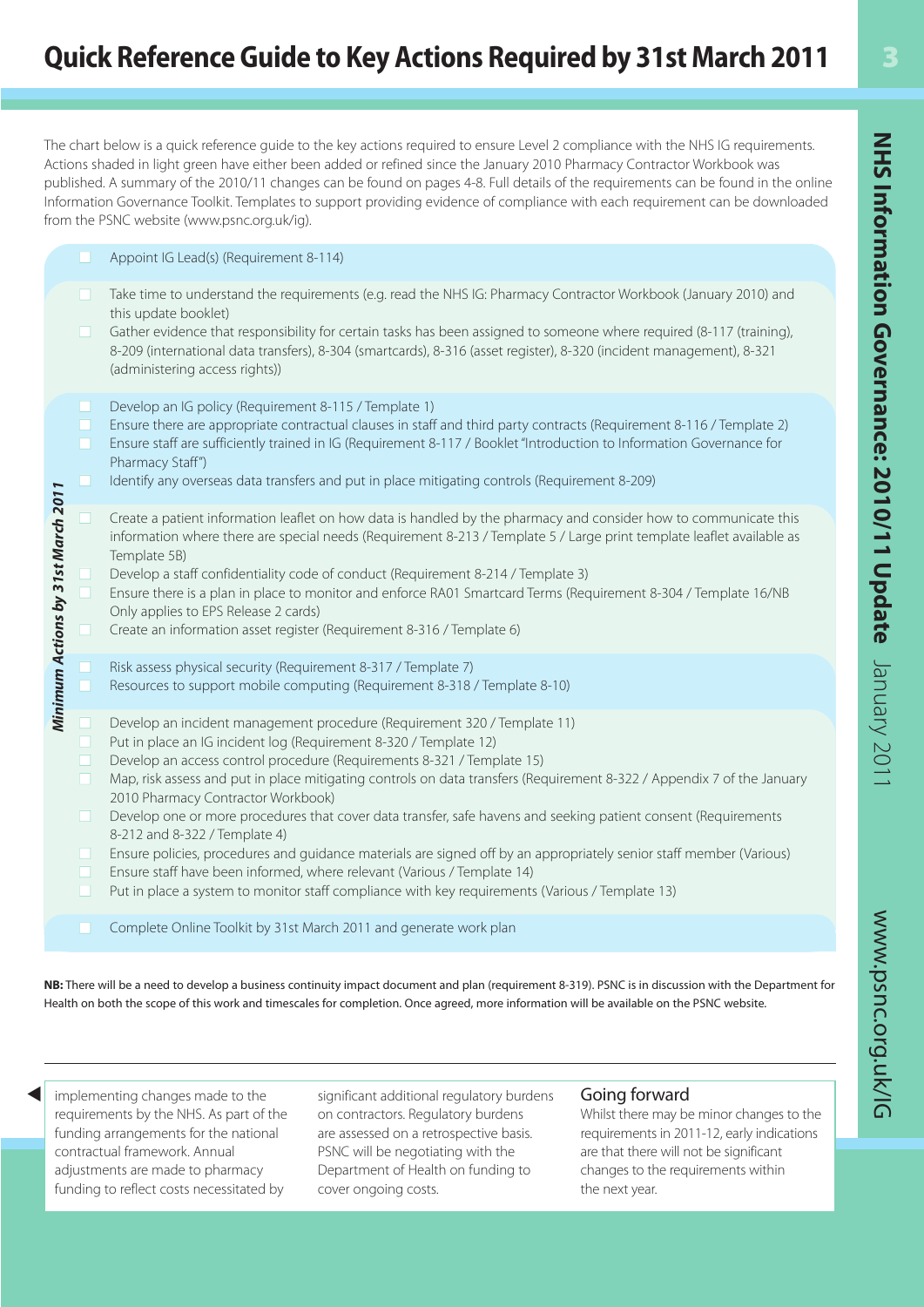The table below provides a cross-reference of the version 7 and 8 requirements with details of the additional evidence required. Changes that relate to Level 1 and Level 2 requirements are highlighted in green. By 31 March 2011, all community pharmacies will be expected to attain Level 2 compliance against each of the pharmacy information governance requirements. Whilst some pharmacies may achieve Level 3 compliance with some of the requirements, this is not mandatory. Templates and other resource material to support providing evidence of compliance with the requirements can be found online at www.psnc.org.uk/IG.

| <b>Version 7</b><br>IGT Ref. | <b>Version 8</b><br>IGT Ref. | <b>Version 8</b><br>Requirement<br><b>Statement</b>                                                                            | <b>Changes to the requirements</b><br>as outlined in the NHS Information<br><b>Governance Pharmacy Contractor</b><br><b>Workbook (January 2010)</b>                                                                                                                                                                             | <b>Evidence Suggestions</b>                                                                                                                                                                                                                        |
|------------------------------|------------------------------|--------------------------------------------------------------------------------------------------------------------------------|---------------------------------------------------------------------------------------------------------------------------------------------------------------------------------------------------------------------------------------------------------------------------------------------------------------------------------|----------------------------------------------------------------------------------------------------------------------------------------------------------------------------------------------------------------------------------------------------|
| 114                          | $8 - 114$                    | Responsibility for<br><b>Information Governance</b><br>has been assigned to an<br>appropriate member or<br>members of staff    | <b>Addition:</b> As a Level 2 requirement,<br>evidence is required that a contractor<br>representative has signed-off the<br>workplan/improvement plan.                                                                                                                                                                         | Note the name of the contractor representative<br>in the pharmacy IG file.                                                                                                                                                                         |
|                              |                              |                                                                                                                                | <b>Addition:</b> As a Level 3 requirement,<br>evidence is required of progress against<br>the improvement plan being monitored<br>in-year and reports made to senior staff.                                                                                                                                                     | Meeting notes, emails confirming tasks have been<br>undertaken or notes in the pharmacy IG file tracking<br>progress.                                                                                                                              |
| 115                          | $8 - 115$                    | There is an Information<br>Governance Policy that<br>addresses the overall<br>requirements of<br><b>Information Governance</b> | <b>Addition:</b> As a Level 3 requirement,<br>contractors need to demonstrate that<br>staff understanding of the IG policy and<br>it's relevance to the way they work is<br>being assessed, for example through<br>compliance spot checks.                                                                                      | The template 'IG Internal Audit Checklist' (IG<br>template 13) has been amended to include a spot<br>check question that would support meeting this<br>requirement.                                                                                |
| 116                          | $8 - 116$                    | All contracts (staff,<br>contractor and third party)<br>contain clauses that clearly<br>identify Information                   | <b>Addition:</b> There is now a Level 1<br>requirement that a contractor<br>representative has signed off the<br>confidentiality clauses used in contracts.                                                                                                                                                                     | Note in the pharmacy IG file, the date and the name<br>of the contractor representative that signed off the<br>clauses.                                                                                                                            |
|                              |                              | Governance responsibilities                                                                                                    | <b>Addition:</b> As a Level 1 requirement,<br>if all staff and third party contractors<br>don't already have appropriate<br>confidentiality clauses in their contracts,<br>there is a need to document an action<br>plan on updating contracts.                                                                                 | The action plan could be a note in the pharmacy IG<br>file confirming targets for getting this done.                                                                                                                                               |
|                              |                              |                                                                                                                                | <b>Change and addition: Previously there</b><br>was a Level 2 requirement to list all<br>third party contractors with access to<br>personal information. This requirement<br>has been moved to Level 1 and<br>extended to include a list of all staff,<br>contractors and third parties with<br>access to personal information. | A written note in the pharmacy IG file or a reference<br>to lists held in another part of the business<br>e.g. referencing a list of employees held by the<br>payroll department to prevent duplicating staff lists.                               |
|                              |                              |                                                                                                                                | <b>Addition:</b> There is now a Level 3<br>requirement that staff, contractors and<br>other third parties' compliance with IG<br>responsibilities is tested through spot<br>checks and routine monitoring.                                                                                                                      | Undertaking internal audits using a checklist such as<br>the template IG internal audit checklist (template<br>13) is sufficient to meet this requirement.                                                                                         |
| 117                          | $8 - 117$                    | All staff members are<br>provided with appropriate<br>training on Information<br>Governance requirements                       | <b>Addition:</b> There is now a Level 1<br>requirement to assign responsibility for<br>arranging appropriate IG training for all<br>staff to a named individual. This could<br>be the IG Lead, a training lead or<br>another member of staff.                                                                                   | Written assignment of responsibility (e.g. note in<br>the pharmacy IG file).                                                                                                                                                                       |
|                              |                              |                                                                                                                                | <b>Change:</b> A Level 1 requirement is that<br>all new starters should receive basic<br>IG training.                                                                                                                                                                                                                           | Signature list confirming training has been received<br>(e.g. the staff member has read the IG training<br>booklet for pharmacy staff).                                                                                                            |
|                              |                              |                                                                                                                                | <b>Change: Basic IG awareness training</b><br>must now be provided to all staff to<br>achieve Level 2 rather than simply to<br>key staff.                                                                                                                                                                                       | Staff signature list (e.g. template 14).                                                                                                                                                                                                           |
|                              |                              |                                                                                                                                | <b>Addition:</b> A new Level 2 requirement is<br>that the training needs of staff is<br>assessed to ensure that the basic<br>training provided is sufficient and staff<br>in key roles are provided with additional<br>training when required.                                                                                  | Staff understanding could be assessed by using<br>routine in-house audits, for example using an audit<br>checklist (e.g. template 13 - updated). Where<br>problems with staff understanding are identified,<br>further training could be arranged. |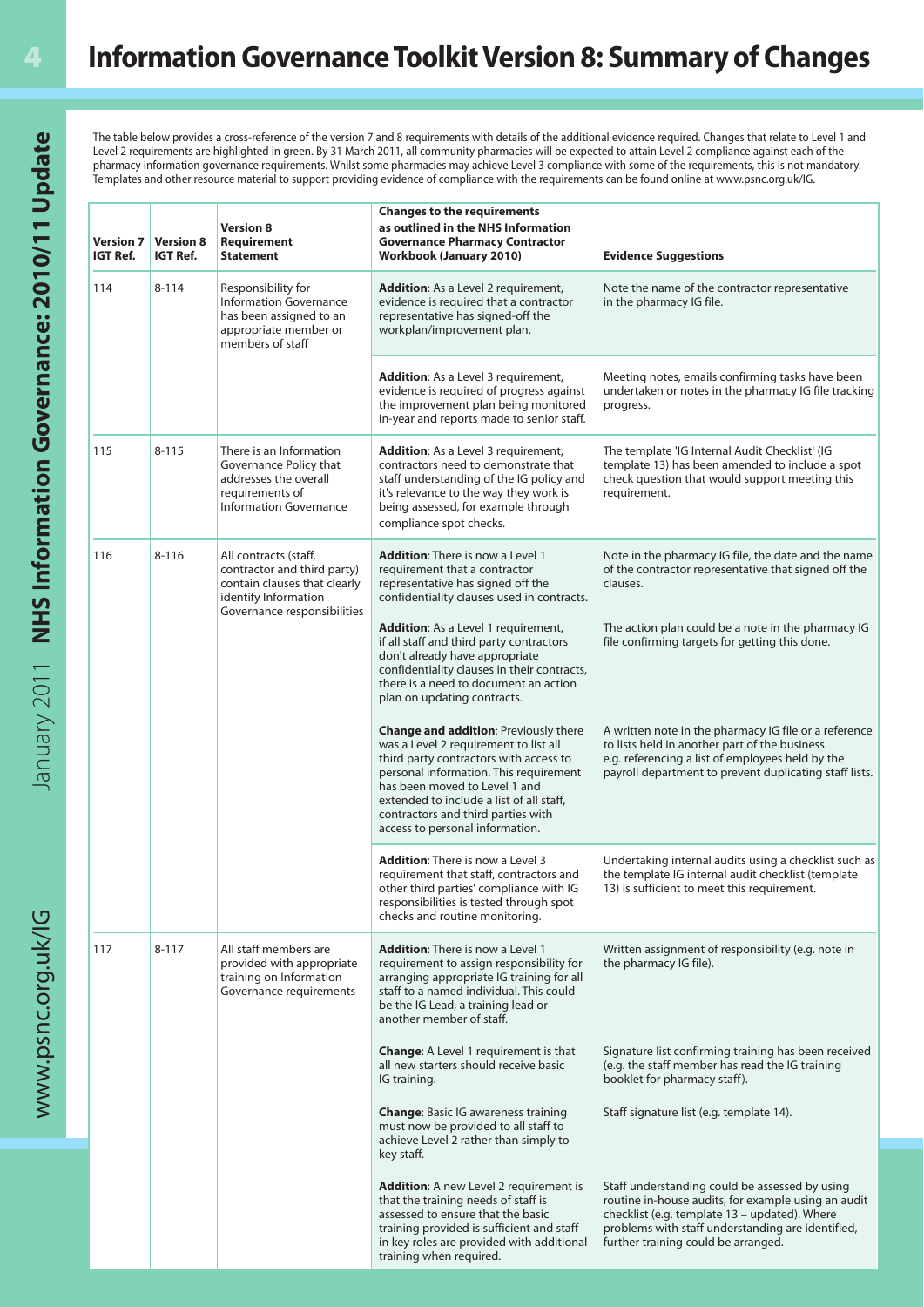| Version 7<br><b>IGT Ref.</b> | <b>Version 8</b><br>IGT Ref.                                                                                           | <b>Version 8</b><br>Requirement<br><b>Statement</b>                                                                                                                                                                                                               | <b>Changes to the requirements</b><br>as outlined in the NHS Information<br><b>Governance Pharmacy Contractor</b><br><b>Workbook (January 2010)</b>                                                                                                                                                                                                                                                                                                                                                                                                                                        | <b>Evidence Suggestions</b>                                                                                                                                                                                                                                                                                                                                                                  |
|------------------------------|------------------------------------------------------------------------------------------------------------------------|-------------------------------------------------------------------------------------------------------------------------------------------------------------------------------------------------------------------------------------------------------------------|--------------------------------------------------------------------------------------------------------------------------------------------------------------------------------------------------------------------------------------------------------------------------------------------------------------------------------------------------------------------------------------------------------------------------------------------------------------------------------------------------------------------------------------------------------------------------------------------|----------------------------------------------------------------------------------------------------------------------------------------------------------------------------------------------------------------------------------------------------------------------------------------------------------------------------------------------------------------------------------------------|
| 117<br>cont.                 | $8 - 117$<br>cont.                                                                                                     |                                                                                                                                                                                                                                                                   | <b>Additions: New Level 3 requirements</b><br>include testing staff knowledge, for<br>example through internal audits and<br>providing evidence that remedial<br>training is provided where needed.<br>There is also a Level 3 requirement that<br>the training materials are reviewed<br>annually to ensure they meet the needs<br>of the organisation.                                                                                                                                                                                                                                   | An audit checklist (e.g. template 13) could be used<br>to check staff knowledge and identify problems.<br>Notes could be made in the pharmacy IG file that<br>additional training was given to staff where needed<br>and to confirm the review of training materials.                                                                                                                        |
| 118                          | N/A                                                                                                                    | N/A                                                                                                                                                                                                                                                               | NHS CFH IG Statement of Compliance (IGSoC) is satisfied?)                                                                                                                                                                                                                                                                                                                                                                                                                                                                                                                                  | Deleted Requirement (Has the pharmacy implemented robust IG arrangements to ensure the                                                                                                                                                                                                                                                                                                       |
| 119                          | 8-304                                                                                                                  | N/A                                                                                                                                                                                                                                                               | Requirement re-numbered.                                                                                                                                                                                                                                                                                                                                                                                                                                                                                                                                                                   |                                                                                                                                                                                                                                                                                                                                                                                              |
| 208                          | N/A                                                                                                                    | N/A                                                                                                                                                                                                                                                               | Merged with 308 to form 8-322.                                                                                                                                                                                                                                                                                                                                                                                                                                                                                                                                                             |                                                                                                                                                                                                                                                                                                                                                                                              |
| 209                          | 8-209                                                                                                                  | All person identifiable data<br>processed outside of the<br>UK complies with the Data<br>Protection Act 1998 and<br>Department of Health<br>quidelines                                                                                                            | <b>Addition:</b> There is now a Level 1<br>requirement to assign responsibility for<br>reviewing information flows to identify<br>overseas transfers. The IG Lead or<br>another member of staff could take on<br>this responsibility.<br><b>Change:</b> Where there are flows of data<br>outside of the UK, it is now a Level 2<br>requirement to ensure that<br>arrangements are in place to ensure<br>compliance with the Data Protection<br>Act and DH guidance. This change was<br>made to ensure the NHS IG<br>requirements were in line with the<br>legal requirements in this area. | Written assignment of responsibility (e.g. note in the<br>pharmacy IG file).<br>No further evidence is required.                                                                                                                                                                                                                                                                             |
|                              |                                                                                                                        |                                                                                                                                                                                                                                                                   | Addition: It is a Level 3 requirement to<br>review arrangements annually to ensure<br>continued compliance with the law.                                                                                                                                                                                                                                                                                                                                                                                                                                                                   | Make a note in the pharmacy IG file to confirm<br>annual review.                                                                                                                                                                                                                                                                                                                             |
| 212                          | $8 - 212$<br>Consent is appropriately<br>sought before personal<br>information is used in<br>ways that do not directly | <b>Addition:</b> It is now a Level 2<br>requirement to provide evidence that<br>guidelines on seeking patient consent<br>are accessible to pharmacy staff.                                                                                                        | Note the location of the guidelines in the pharmacy<br>IG file.                                                                                                                                                                                                                                                                                                                                                                                                                                                                                                                            |                                                                                                                                                                                                                                                                                                                                                                                              |
|                              |                                                                                                                        | contribute to the delivery<br>of care services and<br>objections to the disclosure<br>of confidential personal<br>information are<br>appropriately respected                                                                                                      | <b>Addition:</b> It is now a Level 3 requirement<br>to use a patient satisfaction survey to<br>check that patients understand their<br>consent choices and feel that their<br>wishes are respected.                                                                                                                                                                                                                                                                                                                                                                                        | A sample question that could be used can be found<br>on the PSNC Website (www.psnc.org.uk/IG).                                                                                                                                                                                                                                                                                               |
|                              |                                                                                                                        |                                                                                                                                                                                                                                                                   | Addition: It is now a Level 3 requirement<br>to annually review guidance for staff on<br>seeking patient consent.                                                                                                                                                                                                                                                                                                                                                                                                                                                                          | Make a note in the pharmacy IG file to confirm<br>annual review.                                                                                                                                                                                                                                                                                                                             |
| 213                          | $8 - 213$                                                                                                              | There is a publicly available<br>and easy to understand<br>patient information leaflet<br>that informs patients how<br>their information is used,<br>who may have access to<br>that information, and their<br>rights to see and obtain<br>copies of their records | <b>Addition:</b> It is now a Level 1 requirement<br>to provide evidence to confirm that the<br>patient leaflet has been signed-off by a<br>contractor representative.<br><b>Change:</b> The need to ensure that staff<br>are briefed on patient communication<br>materials has been moved from Level 3<br>to Level 2.                                                                                                                                                                                                                                                                      | Make a note of the contractor representative in<br>the pharmacy IG file.<br>A staff signature list could be used as evidence of<br>this (e.g. template 14).                                                                                                                                                                                                                                  |
|                              |                                                                                                                        |                                                                                                                                                                                                                                                                   | <b>Addition:</b> There is a new Level 2<br>requirement that where necessary,<br>communications materials are provided<br>in different formats or by different routes<br>to meet the need of patients with<br>special or different needs.                                                                                                                                                                                                                                                                                                                                                   | A template large print patient information leaflet<br>has been developed to support meeting this<br>requirement (template 5B). Make a note in the<br>pharmacy IG file of how special needs are met. NHS<br>Direct provide an interpreter service to support<br>communicating with patients who do not speak<br>English (www.nhsdirect.nhs.uk/<br>About/CallingNHSDirect/InterpreterService). |
|                              |                                                                                                                        |                                                                                                                                                                                                                                                                   | <b>Addition:</b> There is a new Level 3<br>requirement that all written<br>communications with patients include<br>advice on the way that patient                                                                                                                                                                                                                                                                                                                                                                                                                                          | Where a pharmacy contractor is writing to a patient<br>or member of the public in relation to NHS services,<br>and the communication includes or requests any<br>personal or sensitive information, *where practical,                                                                                                                                                                        |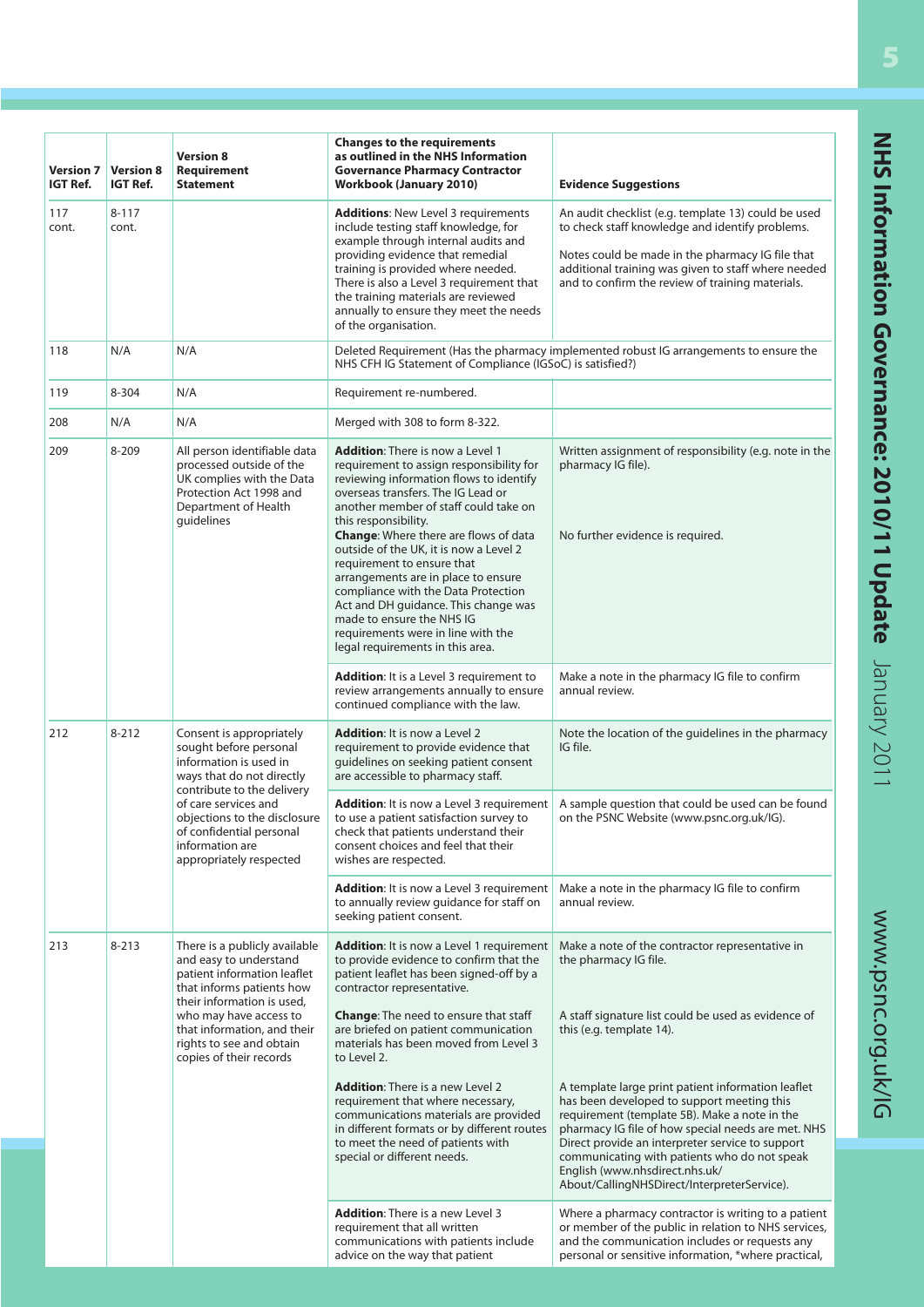# **6 Information Governance Toolkit Version 8: Summary of Changes**

| <b>Version 7</b><br><b>IGT Ref.</b> | <b>Version 8</b><br><b>IGT Ref.</b> | <b>Version 8</b><br>Requirement<br><b>Statement</b>                                                                                                             | <b>Changes to the requirements</b><br>as outlined in the NHS Information<br><b>Governance Pharmacy Contractor</b><br><b>Workbook (January 2010)</b>                                                                                                                                              | <b>Evidence Suggestions</b>                                                                                                                                                                                                                                                                                                                                                                                                                                                                        |
|-------------------------------------|-------------------------------------|-----------------------------------------------------------------------------------------------------------------------------------------------------------------|--------------------------------------------------------------------------------------------------------------------------------------------------------------------------------------------------------------------------------------------------------------------------------------------------|----------------------------------------------------------------------------------------------------------------------------------------------------------------------------------------------------------------------------------------------------------------------------------------------------------------------------------------------------------------------------------------------------------------------------------------------------------------------------------------------------|
| 213<br>cont.                        | $8 - 213$<br>cont.                  |                                                                                                                                                                 | information is used and shared, and<br>how patients can gain access to their<br>own records. Details of which staff<br>member to approach for further<br>assistance is also made available.                                                                                                      | the communication should include advice on the<br>way that patient information is used and shared,<br>how patients can gain access to their own records<br>and details of which staff member to approach for<br>further assistance.                                                                                                                                                                                                                                                                |
|                                     |                                     |                                                                                                                                                                 |                                                                                                                                                                                                                                                                                                  | This requirement could be met in a number of ways<br>including enclosing a copy of the pharmacy<br>information leaflet on safeguarding information or<br>including a brief cross-reference to where the<br>patient can source more information in the text of<br>the letter (for example, 'For more information on our<br>data protection policies and practices, please see a<br>copy of our information leaflet, "How we look after<br>and safeguard information about you").                    |
|                                     |                                     |                                                                                                                                                                 |                                                                                                                                                                                                                                                                                                  | *In limited circumstances it may not be practical to<br>provide a copy of the leaflet or include a cross<br>reference in every individual communication (e.g.<br>text messaging due to limits on the number of<br>characters that can be used). In these circumstances,<br>one possibility could be advising the patient or<br>member of the public on the way that patient<br>information is used and shared when initially<br>collecting consent to communicate with the patient<br>in this way. |
| 201<br>(small-org)                  | $8 - 214$                           | There is a confidentiality<br>code of conduct that<br>provides staff with clear<br>quidance on the disclosure<br>of personal information                        | <b>Addition:</b> It is now a Level 3 requirement<br>to use a patient satisfaction survey to<br>check that patients feel that their<br>confidentiality is respected and that<br>they trust the organisation to hold<br>information securely.                                                      | A sample question that could be used can be found<br>on the PSNC website (www.psnc.org.uk/IG).                                                                                                                                                                                                                                                                                                                                                                                                     |
| 119                                 | 8-304                               | Monitoring and enforcement<br>processes are in place to<br>ensure NHS national<br>application smartcard users<br>comply with the terms and<br>conditions of use | <b>Addition:</b> There is now a Level 1<br>requirement to assign responsibility for<br>developing a plan to monitor and<br>enforce user compliance with regard to<br>Smartcard usage. This could be the IG<br>Lead or another member of staff.                                                   | Written assignment of responsibility (e.g. note in the<br>pharmacy IG file).                                                                                                                                                                                                                                                                                                                                                                                                                       |
|                                     |                                     |                                                                                                                                                                 | <b>Change:</b> There is a change to the Level 1<br>requirement to document a plan for<br>monitoring compliance with the RA01<br>Terms and Conditions. This requirement<br>has been extended to include informing<br>users of their responsibilities regarding<br>smartcard usage.                | Evidence could be a note in the pharmacy IG file on<br>how compliance checks will be undertaken and<br>how the terms and conditions will be<br>communicated to staff e.g. staff given the RA01<br>terms and Conditions and asked to sign a<br>signature list. A new template has been developed<br>to support meeting this requirement (template 16:<br>ensuring staff compliance with RA01 terms).                                                                                                |
|                                     |                                     |                                                                                                                                                                 | <b>Addition:</b> It is now a Level 1 requirement<br>to provide evidence to confirm that the<br>plan and associated procedures to inform<br>users of their responsibilities regarding<br>smartcard usage and for monitoring<br>compliance have been signed-off by a<br>contractor representative. | The name of the contractor representative could<br>be noted in the pharmacy IG file.                                                                                                                                                                                                                                                                                                                                                                                                               |
|                                     |                                     |                                                                                                                                                                 | Addition: It is now a Level 2 requirement<br>that procedures for dealing with<br>breaches in smartcard usage are<br>accessible to users.                                                                                                                                                         | Evidence could be noting the location of the<br>procedures. The staff confidentiality code (e.g.<br>template 3) could be used as the document which<br>details sanctions for breaches in the terms and<br>conditions. The template confidentiality code has been<br>amended to include a reference linked to compliance<br>with the NHS terms and conditions for smartcards.                                                                                                                       |
|                                     |                                     |                                                                                                                                                                 | <b>Addition:</b> A new Level 3 requirement is<br>to use awareness raising measures to<br>ensure users remain compliant with the<br>terms and conditions of smartcard usage.                                                                                                                      | Evidence of this could be a note of the method<br>used to raise awareness e.g. a reminder to staff.                                                                                                                                                                                                                                                                                                                                                                                                |
|                                     |                                     |                                                                                                                                                                 | <b>Addition:</b> A new Level 3 requirement is<br>to regularly review enforcement and<br>compliance arrangements to ensure<br>they continue to be effective.                                                                                                                                      | Make a note in the pharmacy IG file to confirm<br>annual review.                                                                                                                                                                                                                                                                                                                                                                                                                                   |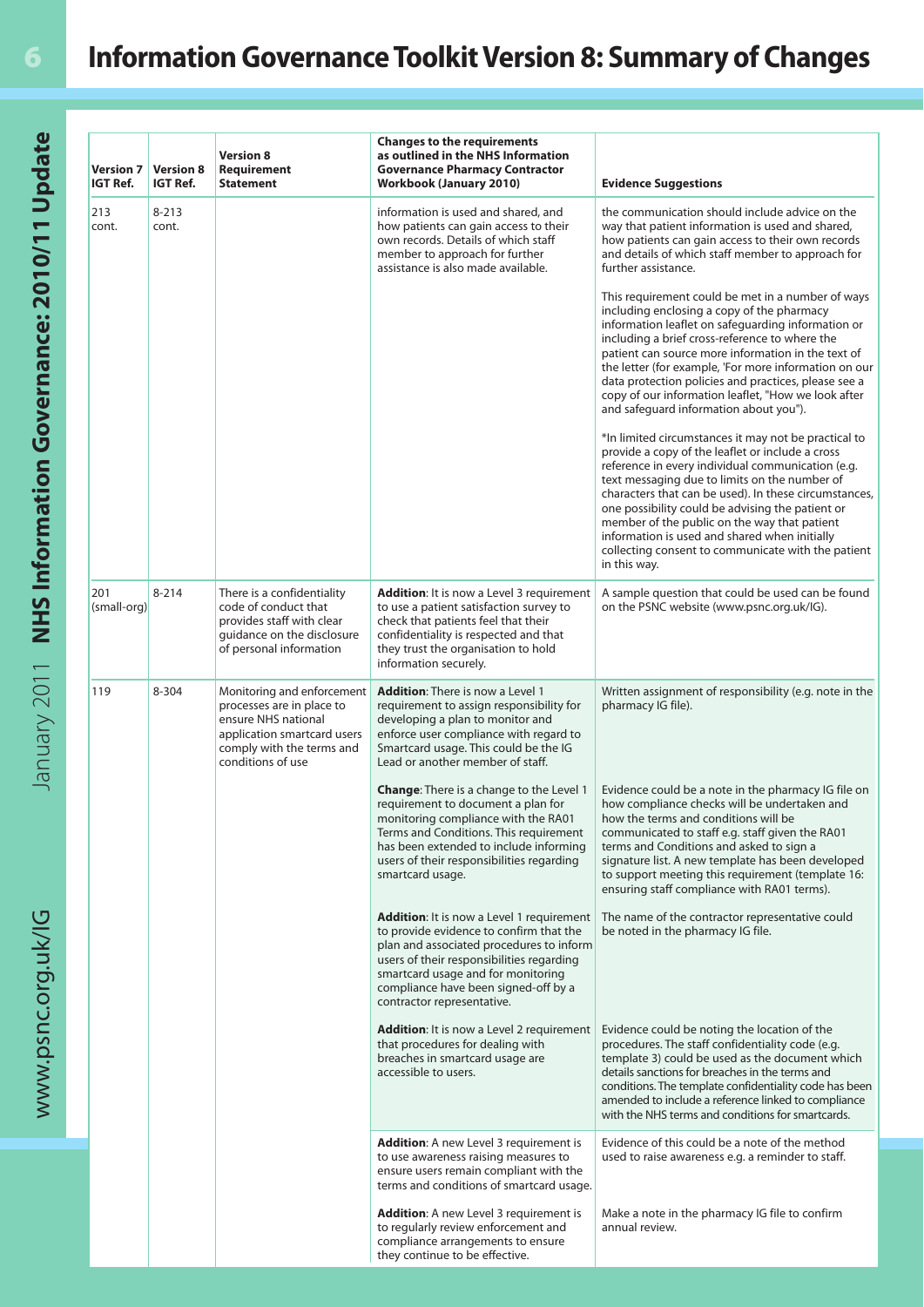| <b>Version 7</b><br><b>IGT Ref.</b> | <b>Version 8</b><br><b>IGT Ref.</b> | <b>Version 8</b><br>Requirement<br><b>Statement</b>                                                                                                          | <b>Changes to the requirements</b><br>as outlined in the NHS Information<br><b>Governance Pharmacy Contractor</b><br><b>Workbook (January 2010)</b>                                                                                                                                                                                                                                                                                                                                                                                                                                                                                                                                                                                                                                      | <b>Evidence Suggestions</b>                                                                                                                                                                     |
|-------------------------------------|-------------------------------------|--------------------------------------------------------------------------------------------------------------------------------------------------------------|------------------------------------------------------------------------------------------------------------------------------------------------------------------------------------------------------------------------------------------------------------------------------------------------------------------------------------------------------------------------------------------------------------------------------------------------------------------------------------------------------------------------------------------------------------------------------------------------------------------------------------------------------------------------------------------------------------------------------------------------------------------------------------------|-------------------------------------------------------------------------------------------------------------------------------------------------------------------------------------------------|
| 316                                 | 8-316                               | There is an Information<br>Asset Register that includes<br>all key information, software,<br>hardware and services                                           | <b>Change:</b> The scope of the asset register<br>has changed to include maintaining<br>information on services (e.g. information<br>on the broadband connectivity provider<br>and telecoms provider) as well as<br>information, software and physical assets.<br>Note whilst it is important that the<br>pharmacy has access to a list of their<br>telecoms and IT service providers for<br>business continuity reasons, there could<br>be a cross-reference from the asset<br>register to this list of services if it is<br>maintained separately rather than<br>duplicating this information. As<br>information asset registers are likely<br>to contain commercially sensitive<br>information, there is no requirement for<br>the details of the register to be shared<br>with PCTs. | The template asset register (template 6) has been<br>updated to include services.                                                                                                               |
| 317                                 | 8-317                               | Unauthorised access to the<br>premises, equipment,<br>records and other assets<br>is prevented                                                               | <b>Addition:</b> A new Level 2 requirement is<br>that staff members, including new staff,<br>have been informed about new security<br>measures put in place (where applicable)<br>and the process for reporting<br>unauthorised access.                                                                                                                                                                                                                                                                                                                                                                                                                                                                                                                                                  | Evidence of this could be a note in the pharmacy IG<br>file indicating how staff have been informed<br>e.g. through an email, a discussion with staff etc.                                      |
|                                     |                                     |                                                                                                                                                              | <b>Addition:</b> A new Level 3 requirement is<br>undertaking compliance spot checks to<br>confirm security procedures are being<br>followed by staff. Note there is no<br>requirement to share information on the<br>pharmacies security procedures with<br>PCT staff.                                                                                                                                                                                                                                                                                                                                                                                                                                                                                                                   | Evidence of this could be a checklist used to<br>undertake in-house audits. A number of questions<br>have been added to the template audit checklist<br>(template 13) to meet this requirement. |
| 318                                 | 8-318                               | The use of mobile<br>computing systems is<br>controlled, monitored and<br>audited to ensure their<br>correct operation and to<br>prevent unauthorised access | <b>Addition:</b> A new Level 2 requirement is<br>that access to internal IT systems is<br>controlled and there are robust<br>authentication procedures in place for<br>all staff having remote access to systems.<br>This means that if a staff member is able<br>to remotely access the pharmacy IT<br>system (e.g. by dialling in from home,<br>from a patient's home, or from another<br>of the organisation's sites), this must only<br>be allowed if there is a process of strong<br>authentication through token or<br>biometric mechanisms e.g. an equivalent<br>to the NHS Smartcard.                                                                                                                                                                                            | Evidence to meet this requirement would be a<br>declaration of the mechanism used to control access<br>e.g. a note in the pharmacy IG file.                                                     |
|                                     |                                     |                                                                                                                                                              | <b>Addition:</b> A new Level 2 requirement is<br>comprehensive quidance for staff on the<br>correct operation of mobile computing<br>equipment and the prevention of<br>unauthorised access. The existing<br>Template 8 (Mobile Computing<br>Guidelines) is sufficient to meet this<br>requirement.                                                                                                                                                                                                                                                                                                                                                                                                                                                                                      | No further evidence is required.                                                                                                                                                                |
|                                     |                                     |                                                                                                                                                              | <b>Addition:</b> A new Level 3 requirement is<br>that audits are carried out to ensure that<br>equipment is appropriately allocated.<br>The original version of the Template<br>Audit Checklist (Template 13) includes a<br>question to comply with this requirement.                                                                                                                                                                                                                                                                                                                                                                                                                                                                                                                    | No further evidence is required.                                                                                                                                                                |
|                                     |                                     |                                                                                                                                                              | <b>Addition:</b> A new Level 3 requirement is<br>to review annually, the robustness of<br>security and access controls to take<br>account of any changes made to the<br>technical access controls in systems.                                                                                                                                                                                                                                                                                                                                                                                                                                                                                                                                                                            | Make a note in the pharmacy IG file to confirm<br>annual review.                                                                                                                                |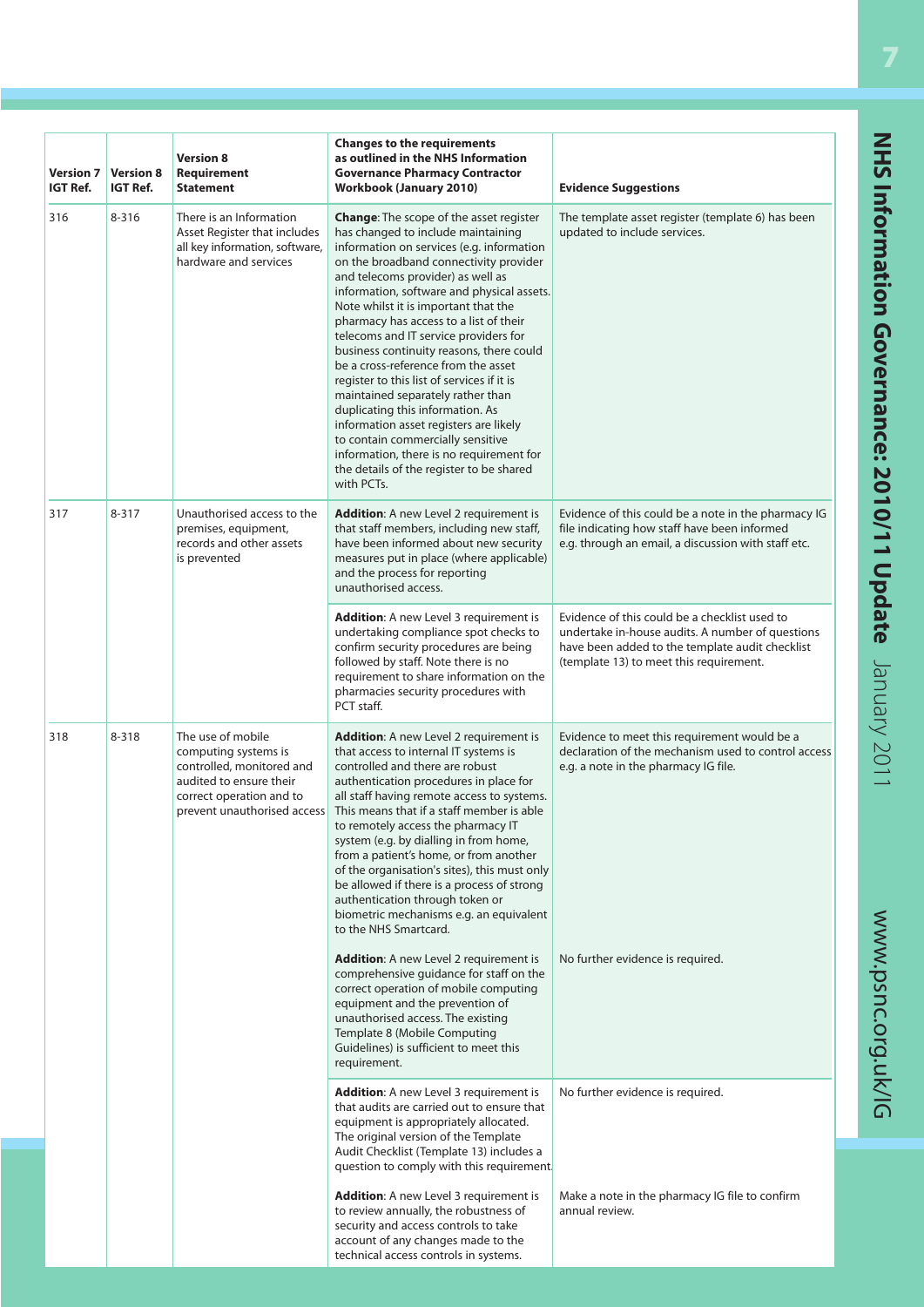# **8 Information Governance Toolkit Version 8: Summary of Changes**

| <b>Version 7</b><br><b>IGT Ref.</b>  | <b>Version 8</b><br><b>IGT Ref.</b> | <b>Version 8</b><br>Requirement<br><b>Statement</b>                                                                                                                                                                   | <b>Changes to the requirements</b><br>as outlined in the NHS Information<br><b>Governance Pharmacy Contractor</b><br><b>Workbook (January 2010)</b>                                                                                                                                                                                                                         | <b>Evidence Suggestions</b>                                                                                                                                                                                                                                                                            |
|--------------------------------------|-------------------------------------|-----------------------------------------------------------------------------------------------------------------------------------------------------------------------------------------------------------------------|-----------------------------------------------------------------------------------------------------------------------------------------------------------------------------------------------------------------------------------------------------------------------------------------------------------------------------------------------------------------------------|--------------------------------------------------------------------------------------------------------------------------------------------------------------------------------------------------------------------------------------------------------------------------------------------------------|
| 319                                  | 8-319                               | There are documented plans<br>and procedures to support<br>business continuity in the<br>event of power failures,<br>system failures, natural<br>disasters and other<br>disruptions                                   | As previously communicated, this<br>requirement has been added for 2010/11.<br>There will be a need to develop a<br>business continuity impact document<br>and plan. PSNC is in discussion with the<br>Department for Health on both the<br>scope of this work and timescales for<br>completion. Once agreed, more<br>information will be available on the<br>PSNC website. | PSNC is developing a range of support material<br>including a template business continuity impact<br>document (template 17) and a template business<br>continuity plan (template 18). As soon as these<br>resources are finalised, they will be published on<br>the PSNC website (www.psnc.org.uk/IG). |
| 320                                  | 8-320                               | There are documented<br>incident management and<br>reporting procedures                                                                                                                                               | <b>Addition:</b> A new Level 3 requirement is<br>that compliance checks are undertaken<br>to ensure staff understand and are<br>complying with incident management<br>and reporting procedures.                                                                                                                                                                             | The template audit checklist (template 13) has been<br>updated with questions to ensure compliance with<br>this requirement.                                                                                                                                                                           |
|                                      |                                     |                                                                                                                                                                                                                       | <b>Addition:</b> A new Level 3 requirement is<br>that information incidents and<br>near-misses are appropriately discussed<br>with staff.                                                                                                                                                                                                                                   | Evidence of this could be a note in the pharmacy<br>IG file with some examples of discussions that have<br>taken place.                                                                                                                                                                                |
| 305<br>(small-org)                   | $8 - 321$                           | There are appropriate<br>procedures in place to<br>manage access to<br>computer-based<br>information systems                                                                                                          | <b>Addition:</b> There is now a Level 1<br>requirement to assign responsibility for<br>allocating and removing access rights to<br>the system. This could be the IG Lead or<br>another member of staff.                                                                                                                                                                     | Written assignment of responsibility (e.g. note in the<br>pharmacy IG file or in the access control<br>procedures).                                                                                                                                                                                    |
|                                      |                                     |                                                                                                                                                                                                                       | <b>Addition:</b> There is a new Level 2<br>requirement that access to information<br>assets is only possible for individuals<br>who have been duly authorised.                                                                                                                                                                                                              | Having access control procedures is sufficient<br>evidence for this requirement (template 15).<br>No additional evidence needed.                                                                                                                                                                       |
|                                      |                                     |                                                                                                                                                                                                                       | <b>Addition:</b> A new Level 3 requirement is<br>that access requirements are routinely<br>reviewed to ensure that user access<br>privileges remain appropriate, and<br>where access is no longer required, it is<br>disabled or revoked.                                                                                                                                   | This could be evidenced through the use of<br>in-house audits. The audit template (template 13)<br>has been updated to meet this requirement.                                                                                                                                                          |
|                                      |                                     |                                                                                                                                                                                                                       | <b>Addition:</b> A new Level 3 requirement is<br>that the access control procedures are<br>reviewed annually to ensure they take<br>account of any changes made to the<br>technical access controls in systems.                                                                                                                                                             | Make a note in the pharmacy IG file to confirm<br>annual review.                                                                                                                                                                                                                                       |
| $308 + 208$<br>merged<br>(small-org) | $8 - 322$                           | All transfers of hardcopy and<br>digital personal and sensitive<br>information have been<br>identified, mapped and risk<br>assessed. Technical and<br>organizational measures<br>adequately secure these<br>transfers | This requirement has been formed from<br>the merger of version 7 requirements 208<br>and 308.<br><b>Addition:</b> An additional Level 3<br>requirement is that flows of personal and<br>sensitive information are reviewed<br>annually and records are updated to<br>reflect any changes in flow methods,<br>locations or data items.                                       | Make a note in the pharmacy IG file to confirm<br>annual review.                                                                                                                                                                                                                                       |
|                                      |                                     |                                                                                                                                                                                                                       |                                                                                                                                                                                                                                                                                                                                                                             |                                                                                                                                                                                                                                                                                                        |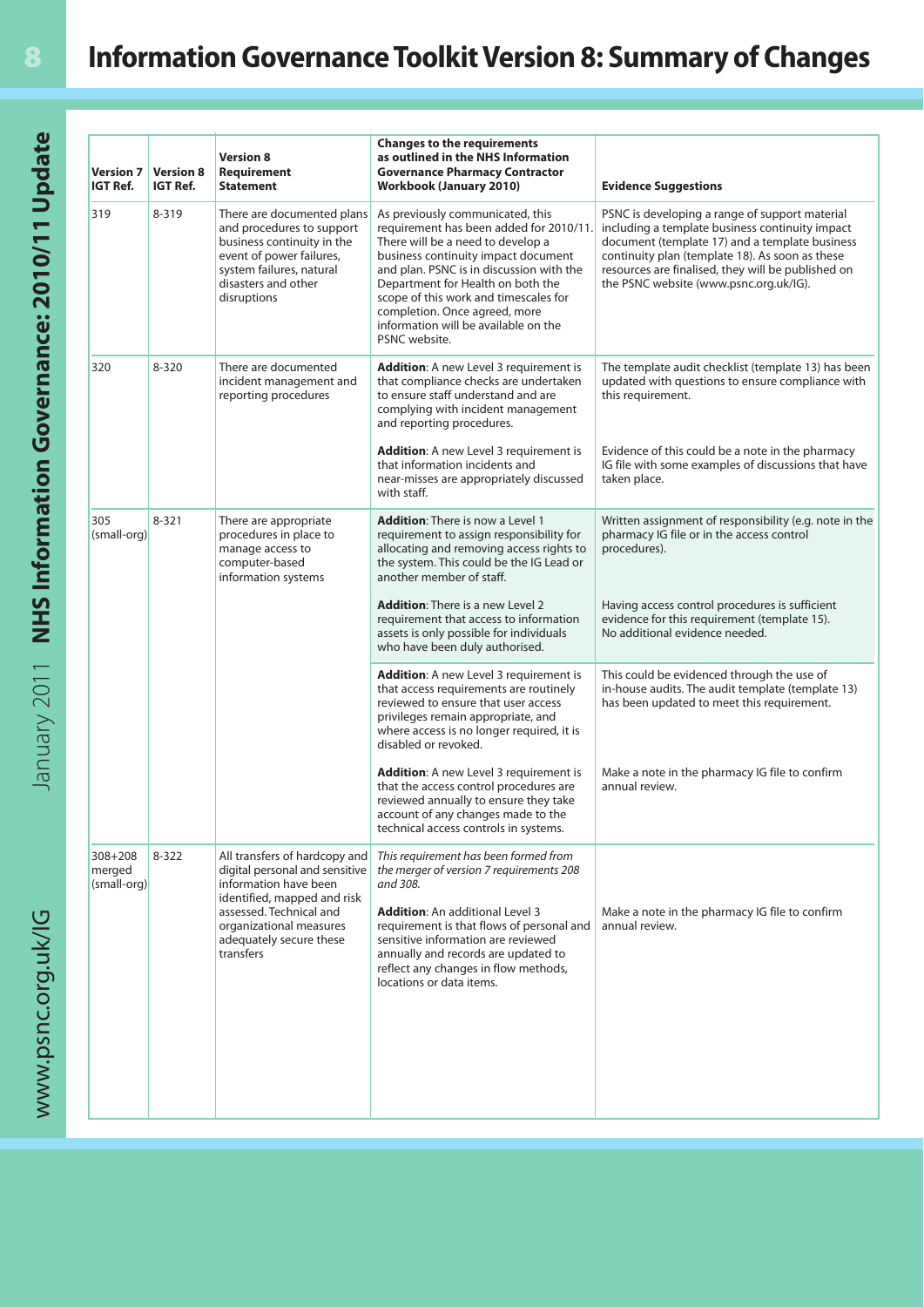# The Toolkit can be accessed at: www.igt.connectingforhealth.nhs.uk

# Logging in to the Toolkit

A pharmacy must be registered to complete the online IG assessment. If you have previously registered, login using yo ur organisation code (ODS Co d e ), user name and password. The ODS code is commonly refer red to as the 'F code' and can be found at the top of the 'Schedul e of Pa yments' received from NHS Pr escription Services. If the nominated individual has forgotten their password to login to the IG Toolkit, the password can be easily recovered by clicking on the "Forgotten user details?" link under the "Registered Users" heading on the site. The "forgotten user details" page allows the nominated individual to recov e r the lost passwor d by entering the email address that was used to register the pharmacy. If there has been a *change of ownership*

since the last Toolkit assessment was submitted and the pharmacy ODS c ode has stay e d the same, the new owne r should contact the DH Informati c s Helpdesk (0113 394 6540). The account of th e previous owner can be locked and the new owner registered against that ODS code . Likewise, if the *nominated user of the toolkit has left the pharmacy* since the last Toolkit submission, contact the D H Informatics Helpdesk so that another user can be r egistered to use the too lkit.

If your pharmacy has *not previously* registered for access to the site, select the "Register" button in the new users section of the Toolkit homepage. Only one registration can be made pe r pharmacy . Ens ure the email address is correct as this is how NHS CFH will contact the nominated individual with informatio n about the IG Toolkit.

# Completing the Assessment

Th ere have been some signifi cant chang es to the way the online toolkit look s and operates since pharmacy cont ractors last submitted an assessment in e arly 201 0. The basic structure o f the ass essment remains the same. Key points to be aware of:

**●** If a ver sion 7 assessment had been

started in early 2010 bu t wasn't f inished or the 'submit' button wasn't ' cl ick ed, it will b e n ece ssar y to either complete the version 7 assessment or reset the assessment to allow the Version 8 assessment to be completed.

**•** For each requirement, under "Attainment Levels", there is now a built-in checklist of cr iteri a for each at tainme n t level. When completing your assess ment, you tic k off th e criteria that you have achi eved and the syste m automatically determines

your attainment level. The criteria are cumulative - in order to achieve Level 2 you must first achieve all criteria for Level 1.

- $\bullet$  It is important to make some comments to support your score, this could be by making som e comme nts i n th e comm ents box o r tic k ing the relevan t evidenc e ob taine d box es. There are opt iona l fields to re cord w her e evidenc e is locat ed and rec ord d etails linked to a specific piece of evidence but i t is no t mandato r y to c omplete these fields. There is no requirement to uplo ad e vid ence.
- Finally, there is a need to enter a 'target level' and a 'target date'. There is no requirement for pharmacies to achieve Level 3 compliance so the target level co uld b e continu ing to me et Level 2. The target date could be the 31st Ma rch 2012.

# Submitting the assessment

Once you are satisfied that the score s recorded accurately reflect the pharmacy's level of c omp lianc e with the IG req uire ments, y ou sho uld select th e "Assessments" option (on the left hand side) and then click the "Sub m it" b utton.

When the assessment has been submitted, the Toolkit will confirm this onscree n by showing th e status as



submitted and an email will be sent to confirm this to the email address associated with the online Toolkit account.

It is not possible to withdraw a s u b m iss ion s o make s ure the score s a c cur ately re flect t h e as s e s sment status of your pharmacy before clicking the submit button .

# Co ntractors with more t h a n one pha rmac y

C urren tly i t is no t p o s s i ble for a Head Office staff member to centrally view the submissions of individual stores through a c ent r al lo g-i n , the o nly w ay for a pharmacy staff member to view a store's ' submission would be by logging into the Toolkit using the user name/password re gistere d to t hat st ore. It is hope d that functionality to support multiple Head Offices in monitoring submissions by their stores will be added in a later release of the Toolkit.

# Help

If needed, a more in-depth, step-by-step user guide to making an online Toolkit s u b m iss ion can b e fo und on the PSNC w e bsite (www.p snc. org.uk/IG) .

Support in registering and using the toolkit is available from the DH Informatics Helpdesk at pharmacy.assurance@nhs.net o r te l e phone 0113 394 6540.

**9**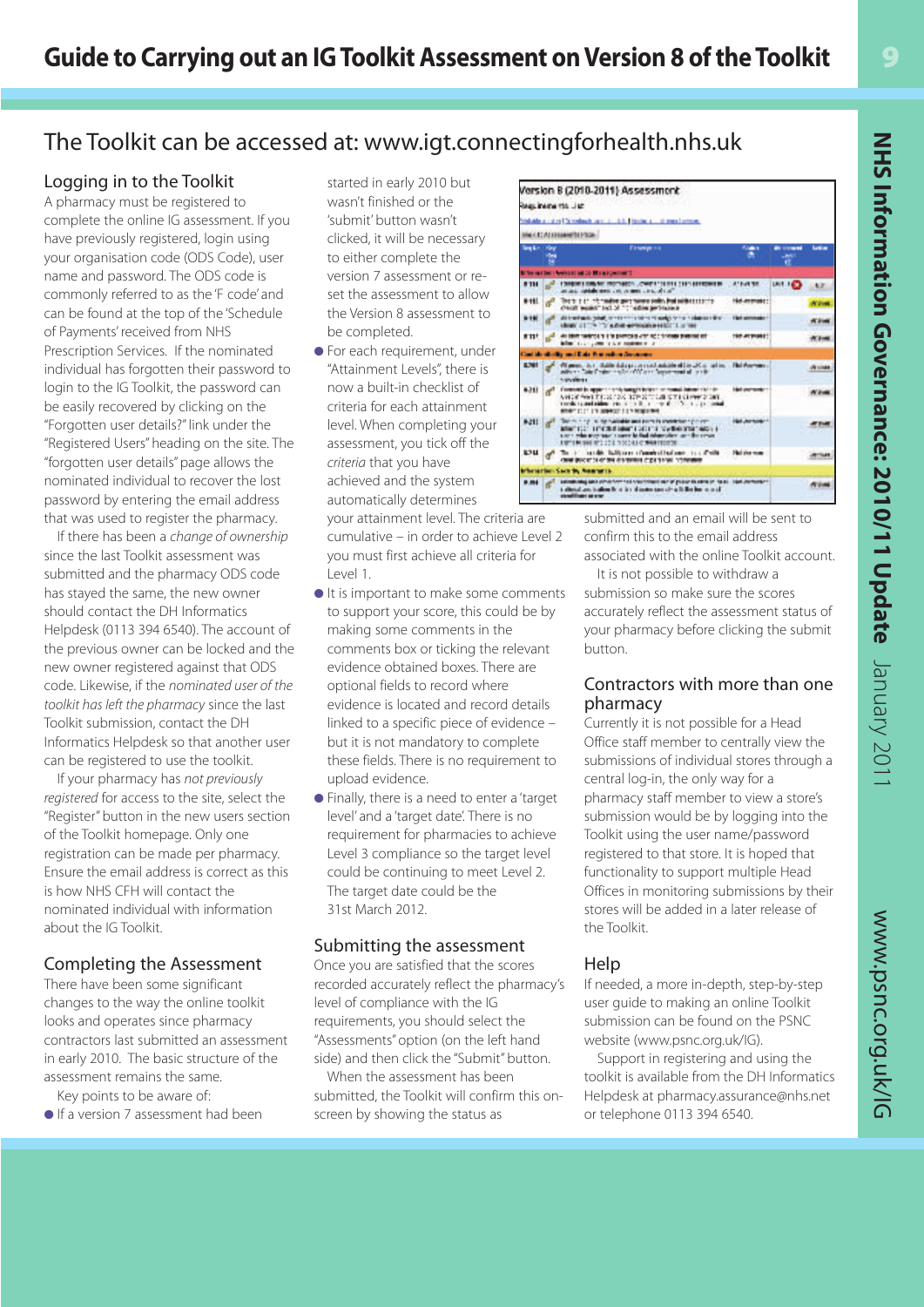Support on the Information Governance requirements is available from a range of sources including the PSNC Information Team (01296 432823 or email info@psnc.org.uk) and the DH Informatics Helpdesk (0113 394 6540 or email pharmacy.assurance@nhs.net). Frequently asked questions include:

#### *1. Can a PCT take action against a pharmacy contractor who does not achieve Level 2 compliance by the 31st March 2011?*

Compliance with the NHS Information Governance Requirements is not yet a specific contractual requirement; however there are provisions in the Terms of Service relating to pharmacy compliance with the Data Protection Act 1995 and the NHS Code of Practice on Confidentiality.

The Information Commissioner's Office (ICO) enforces and oversees the Data Protection Act. In April 2010, the ICO was given new powers to fine organisations up to £500,000 as a penalty for serious breaches of the Data Protection Act. When serving monetary penalties, the Information

Commissioner will carefully consider the circumstances, including the seriousness of the data breach; the likelihood of substantial damage and distress to individuals; whether the breach was deliberate or negligent and what reasonable steps the organisation has taken to prevent breaches. The ICO has published guidance on what they consider to be 'reasonable steps'. This includes things like putting in place appropriate policies and procedures, undertaking risk assessments and putting in place appropriate mitigation to safeguard data and having

good governance/audit arrangements to prevent contraventions of the Data Protection Act. These are all actions that the NHS requires evidence of through the NHS Information Governance Toolkit.

A PCT may investigate a pharmacy that has not completed an annual return via the Information Governance Toolkit to satisfy itself that the pharmacy is meeting the Terms of Service requirements.

The expectation is that compliance with the NHS requirements and annual completion of the Information Governance Toolkit will become specific contractual requirements, in due course.

The focus for PCTs should be on supporting pharmacy contractors with implementation of these requirements. Contractors requiring support or who are concerned about their ability to provide evidence to demonstrate compliance with any of the requirements should discuss this with the PCT.

#### *2. When will more information be available on the business continuity requirement (requirement 8-319)?*

PSNC is currently actively discussing the detailed scope and timescale for this requirement with the Department of Health. It is important that pharmacies have well-prepared and robust business continuity

plans to help overcome any unexpected event that impacts on the day to day operation of the pharmacy. In developing plans, contractors will need to undertake local communication and engagement and this will take time. It is important that pharmacies have a reasonable timescale to complete this work. As soon as more information is available on PSNC's discussions with the Department of Health on this requirement, it will be posted on the PSNC website (www.psnc.org.uk).

#### *3. I submitted a baseline assessment using Version 7 of the Toolkit last year. Is there any way to copy across the information I filled in last year?*

No, unfortunately it is not possible to copy across previous scores. All information needs to be entered afresh.

#### *4. A number of the requirements ask for a policy or procedure to be signed off by a contractor representative. Who is the 'contractor representative'?*

A "contractor representative" could be anyone who has been authorised to represent a contractor for a particular purpose. This has not been defined further as different pharmacies will have different business models, for example it could be a director of the company, a board of directors, or someone appointed within

a company to undertake the role. An IG Lead could be given the authority to sign off policies linked to IG. It is also possible for the person responsible for developing the policy to be the same as the person that has the authority to sign off the policy (e.g. if the owner of an independent pharmacy is preparing the policy them self). The representative doesn't need to be a pharmacist.

#### *5. On the Information Governance Toolkit, there are fields linked to each requirement to record the location of evidence or to upload evidence. Do I need to complete these fields?*

No. It is important to make some comments to support your score, this could be by making some comments in the comments box or ticking the relevant evidence obtained boxes but it is not mandatory to complete the optional fields to record where each piece of evidence is located or to upload evidence such as policies and procedures.

Note some evidence will include commercially sensitive information and would therefore be inappropriate to upload.

# *6. I currently don't use any mobile computing systems in my pharmacy. There is no 'Not Relevant' option on the Toolkit for requirement 8-318 (mobile computing), how should I record this requirement?*  If the pharmacy does not use

any mobile computing devices i.e. there are no laptops and PDAs, nor any

www.psnc.org.uk/IG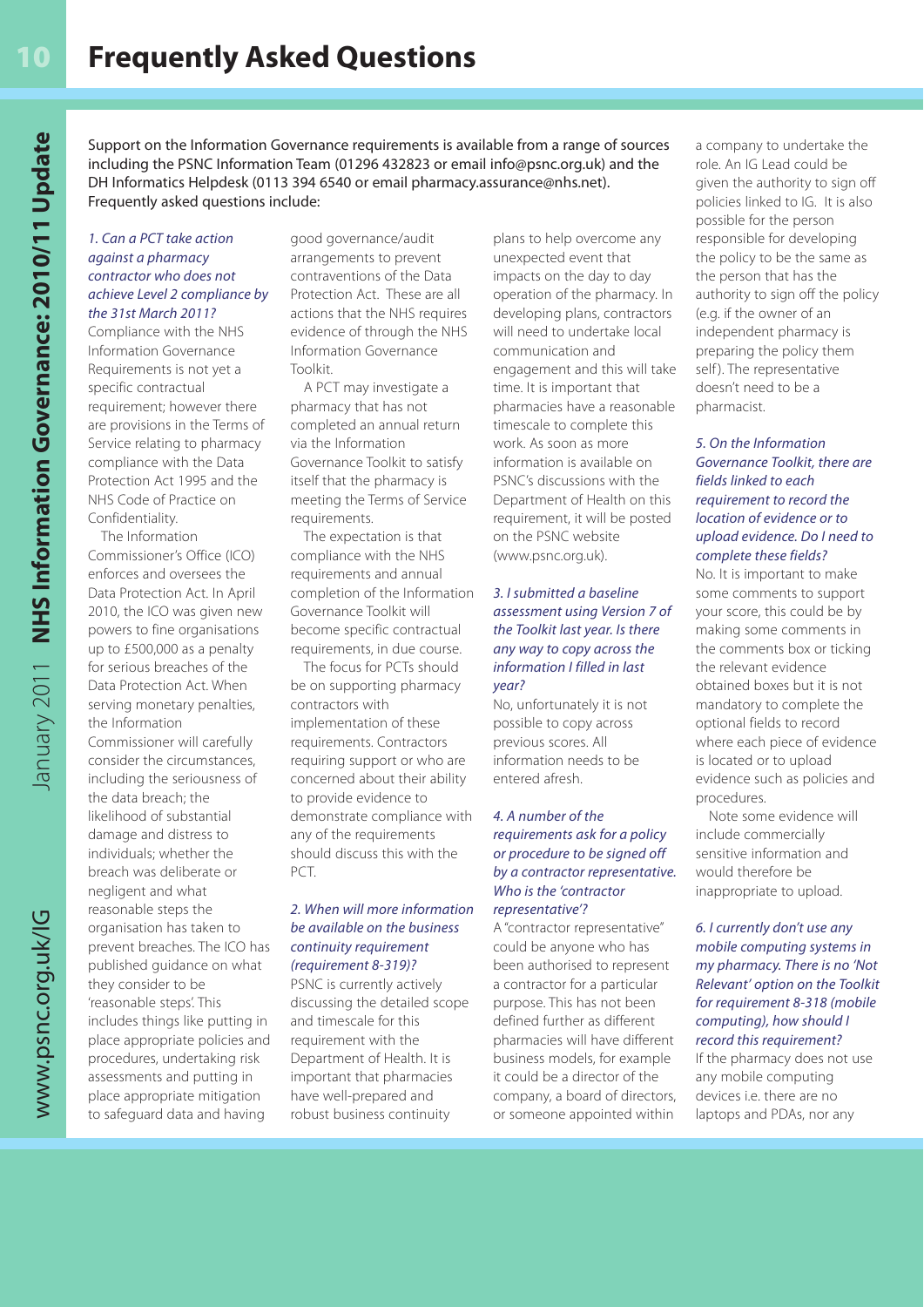www.psnc.org.uk/IG

www.psnc.org.uk/IG

portable device used to hol d or t r ansfer personal information (e.g. USB sticks and C Ds/DVDs), 'Level 3 ' can be recorded but the pharmacy should insert a comment in the text field that states the requirement is not applic able, and that their policy is that they have n o mobile computing devices. Fo r example: "Requirem ent not applicable, this pharmacy doe s not use removable or portable computing equipment including CDs /DVDs and USB sticks." Th e pharmacy should ensur e that sta ff do not use mobile computing de vices in th eir role.

*7. I am curren tly using EPS Release 1 and no staff in my pharmacy h ave E PS Rele ase 2 Sma rtcards (RA01 Term s and Conditions). Do I need to comply with requirement 8-304 (Smartcards)?*

No. This requirement relates to monitoring and enfo rcement proces ses to ensure staff compl iance with the RA01 terms and conditions that apply to EPS Re lease 2 smartcards. This r equ irement can be mar ked 'not relevant' if no staff in the pharmacy hav e EPS Releas e 2 cards.

Fo l low ing r eque sts from contractors who do need to c omply w ith thi s requirement, PSNC has developed a simple 'ensuring staff compliance with RA01 terms' template SO P. Thi s c an be downlo a ded from the PSNC website ( w ww.psnc.org.uk/ IG).

*8. I currently maint ain a comprehensive list of the hardware and software I ow n* for *insurance purposes*. Do l *need t o also maint ain this information in a separate Info rmation Asset Register?*  There are no mandatory requir emen t s for how the information asset register should be structured but it should include information on informa tion stor e d (e.g. p a tient d a tabases), ha rdwar e ,

software and services (e.g. br oadba n d connectivity). Where the pharmacy maintains information on software, hardware or services in a separate asset register for accounting, insurance or bu sin ess con tinuity purposes, an option is to do a cross referenc e from the relevant sections in the information a sset register t o the relev ant register or location that this informa tion is sto red to prevent duplicating effort.

*More frequently asked questions on the requirements can be foun d <i>on the PSNC website (www.psnc.org.uk/IG).*

# **Information Governance Top Tips**

**1**. S tart now and don't panic - it will take tim e to complete but it is achievabl e .

**2**. Read the PSNC guidanc e and take time to plan your approach to completing the requirements.

**3**. Lighten the load: Get your team in volved – delegate tasks to capabl e senior staff. The I G Lead doesn't have to do all o f the work. The IG Lead doesn't need to be a pharmacist.

**4**. It may be easier to set aside some time to concentrate on completing this work , rather than doing in small chunks in between other jobs. Once you have cra cked the process, it is gets qu icker t o complete.

**5**. Don't reinvent the wheel. There are templates available to meet each of the requirements. Adapt these to meet you r needs rather than starting from scratch.

**6**. If in doubt, ask for help. Many PCT I G leads are happy to answer questions

directly. Support is also available from other organisations inc luding PSNC, Avicenna and Numar k.

**7**. Run a communication/training session with all staff to position IG, and then send the IG folder on a 'round robin' for necessary reading and signin g .

**8**. When completing the online To olkit, o nce you have entere d information on all of the r equ irements, make sure yo u click the 'submit' button. On-screen the status w i ll change to 'submit t e d ' once you have done this and a confirmation emai l will be sent t o the emai l address associate d with the account .

**9**. Be organised - have everything in one place or folder. PCTs are likely to want to se e evidence d uring monitoring vi sits.

10. Put the review dates into your diar y NOW – that way they don 't get forgotte n

11. Keep an easily accessible record of your log-on details for the online Toolkit it will be very handy for future years .<br>.

12. Finally, instead of seeing IG as another burdensome requirement, ta ke the opportunity to use it to identify and improve areas of your business – ma ke i t work for YOU!

*Thanks to A vicen na, Numark and a l l o f th e con t ractors wh o sub mitted tips.*